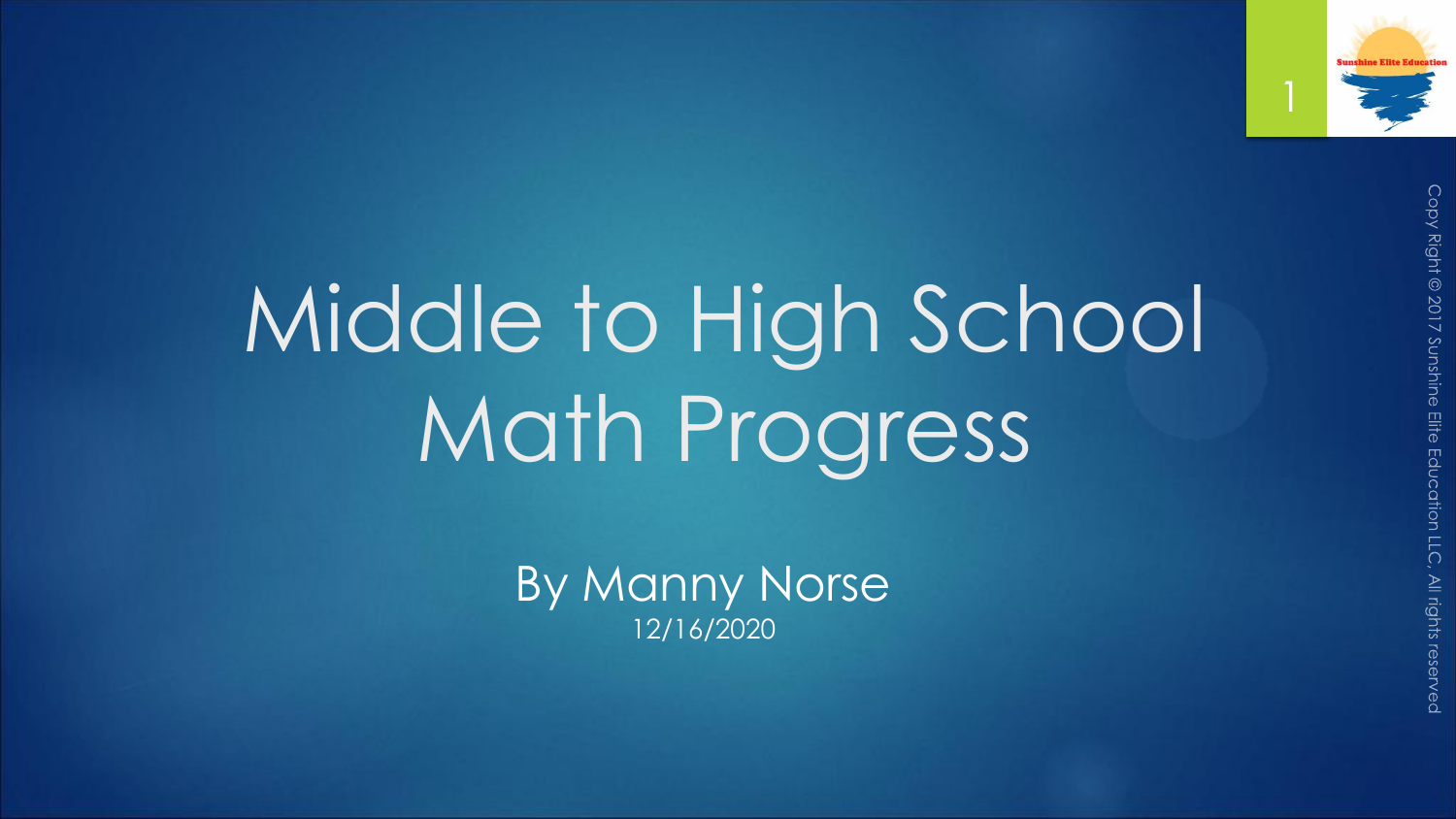

|                | 180% in Public School   | <b>Private School or Extra</b><br><b>Effort outside school</b> | <b>Top Private School Or</b><br><b>More Effort outside school</b> | <b>Top Private School Or</b><br><b>More Effort outside school</b> | <b>Math Competition</b> |
|----------------|-------------------------|----------------------------------------------------------------|-------------------------------------------------------------------|-------------------------------------------------------------------|-------------------------|
|                | <b>Standard Program</b> | Summa - level 1                                                | Summa - level 2                                                   | Summa - level 3                                                   | <b>Beyond Summa</b>     |
| Grade 4        | $\vert$ math 3A/3B      | $\vert$ math 3B/4A                                             | $\vert$ math 4A/4B                                                | Math 5A/5B                                                        | BA Math level 5         |
| Grade 5        | math 4A/4B              | Math 4B/5A                                                     | Math 5A/5B + Inro to PreA                                         | PreAlgebra (math 7/8)                                             | AoPS PreAlgebra         |
| Grade 6        | $l$ math 6              | $\ln$ ath 6/7                                                  | $\vert$ math 7/8                                                  | Algebra 1 / AGS 1                                                 | AoPS Algebra 1          |
| Grade 7        | math 7                  | $\vert$ math 7/8                                               | Algebra 1 / AGS 1                                                 | Geometry / AGS 2                                                  | AoPS Geometry           |
| <b>Grade 8</b> | $l$ math 8              | Algebra 1 / AGS 1                                              | Geometry / AGS 2                                                  | Algebra 2 / AGS 3                                                 | AoPS Inter Algebra      |
| Grade 9        | Algebra 1 / AGS 1       | Geometry / AGS 2                                               | Algebra 2 / AGS 3                                                 | PreCalculus                                                       | AOPS PreCalculus        |
| Grade 10       | Geometry / AGS 2        | Algebra 2 / AGS 3                                              | PreCalculus                                                       | Calculus AB or BC                                                 | AoPS Calculus           |
| Grade 11       | Algebra 2 / AGS 3       | PreCalculus                                                    | Calculus AB or BC                                                 |                                                                   |                         |

AP Chemistry AP Physics 1,2 AP Physics C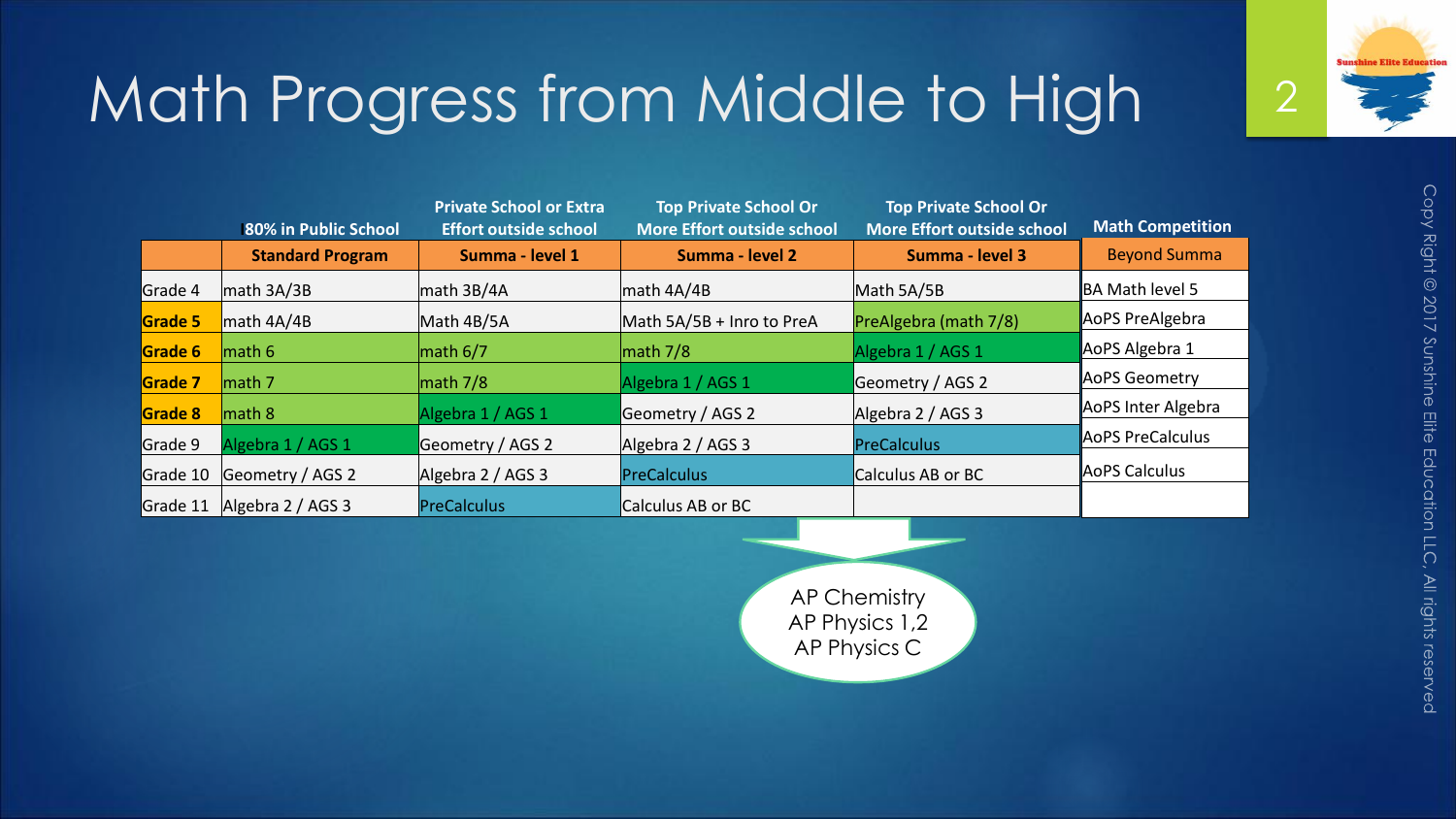## Math Competitions?









- Math Competitions from 4<sup>th</sup> grade to 12<sup>th</sup> grade
	- Elementary
		- ▶ Math League (30 questions in 30 min, Speed)
		- ▶ Math Olympiad (5 questions in 30 min, Problem Solving)
	- ▶ Middle School
		- ▶ MathCounts (4 levels: School, Chapter, State, National)
		- $\triangleright$  AMC 8
	- High School
		- **AMC 10, AMC 12**
		- AMC 10/12 +AIME-> USAJO,USAMO (about 250 students per year)
- $\blacktriangleright$  It's not only for competitions
	- Encourage love of math, improve problem-solving skills
	- Ust entry level math competition in MS can make SAT math score high later
	- ▶ 99% USAMO, USAJO students get into the top 10 Colleges

3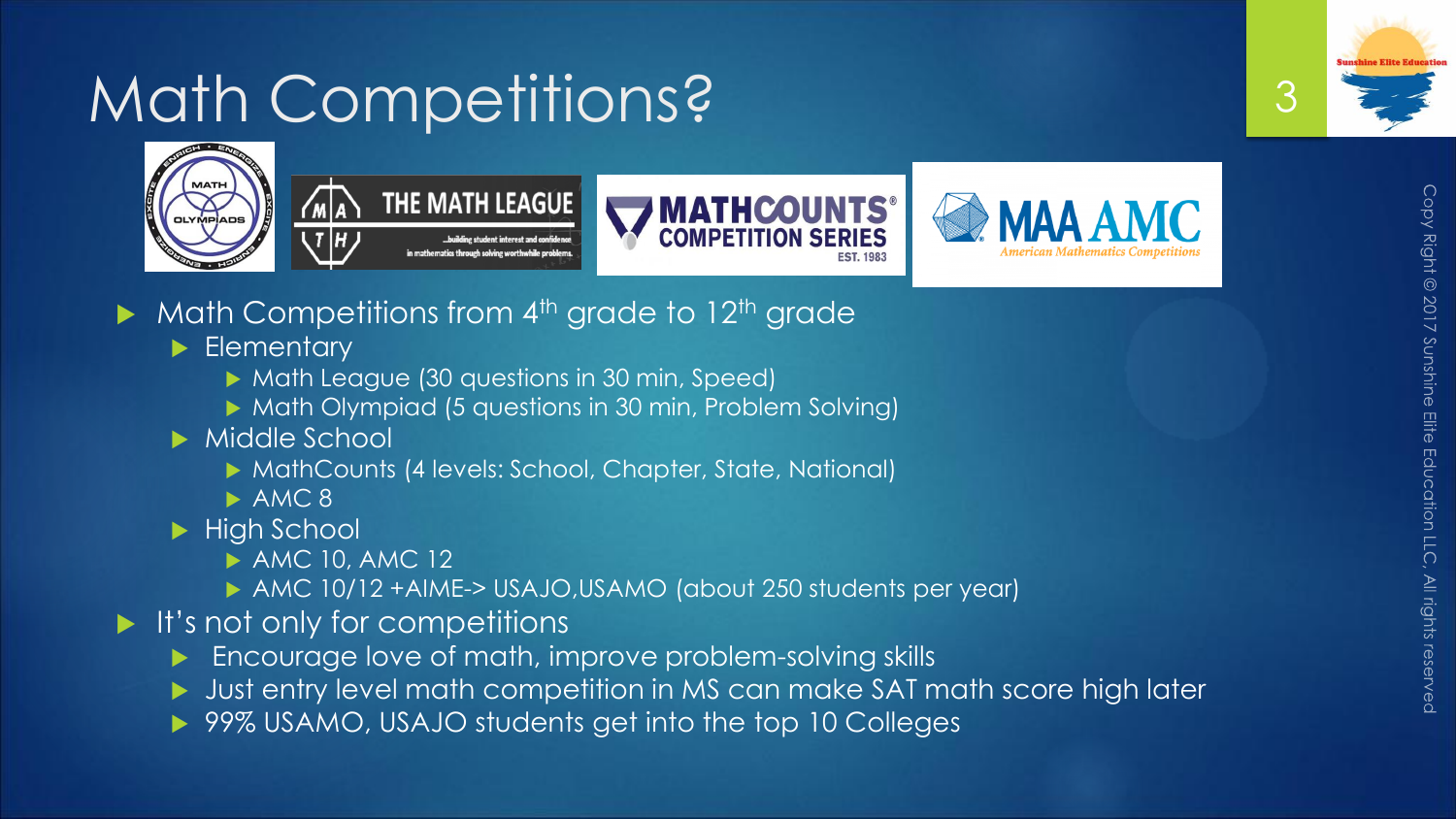## Strong Supports From Sunshine

- ▶ Sunshine Provides different levels of math
	- Elementary Math:
		- Standard 1A, 1B, …….5A; PreAlgebra 1; PreAlgebra 2
		- ▶ Beast Academy level 2 to 5; AoPS PreAlgebra; Math Olympiad
	- Middle to High school
		- Standard: PreAlgebra, Algebra 1, Geometry, Algebra 2, AGS 1/2/3, **PreCalculus**
		- AoPS Algebra, Geometry, Intermediate Algebra, PreCalculus
		- ▶ MathCounts I, MathCounts II, AMC 8/10 ...
- ▶ Willamette Valley Academy helps students achieve more
	- A new nonprofit middle school for Grade 5-8
	- Starting from January, 2020
	- Support motivated and talented students to achieve more
	- Check more details: http://www.willamettevalleyacademy.org

4